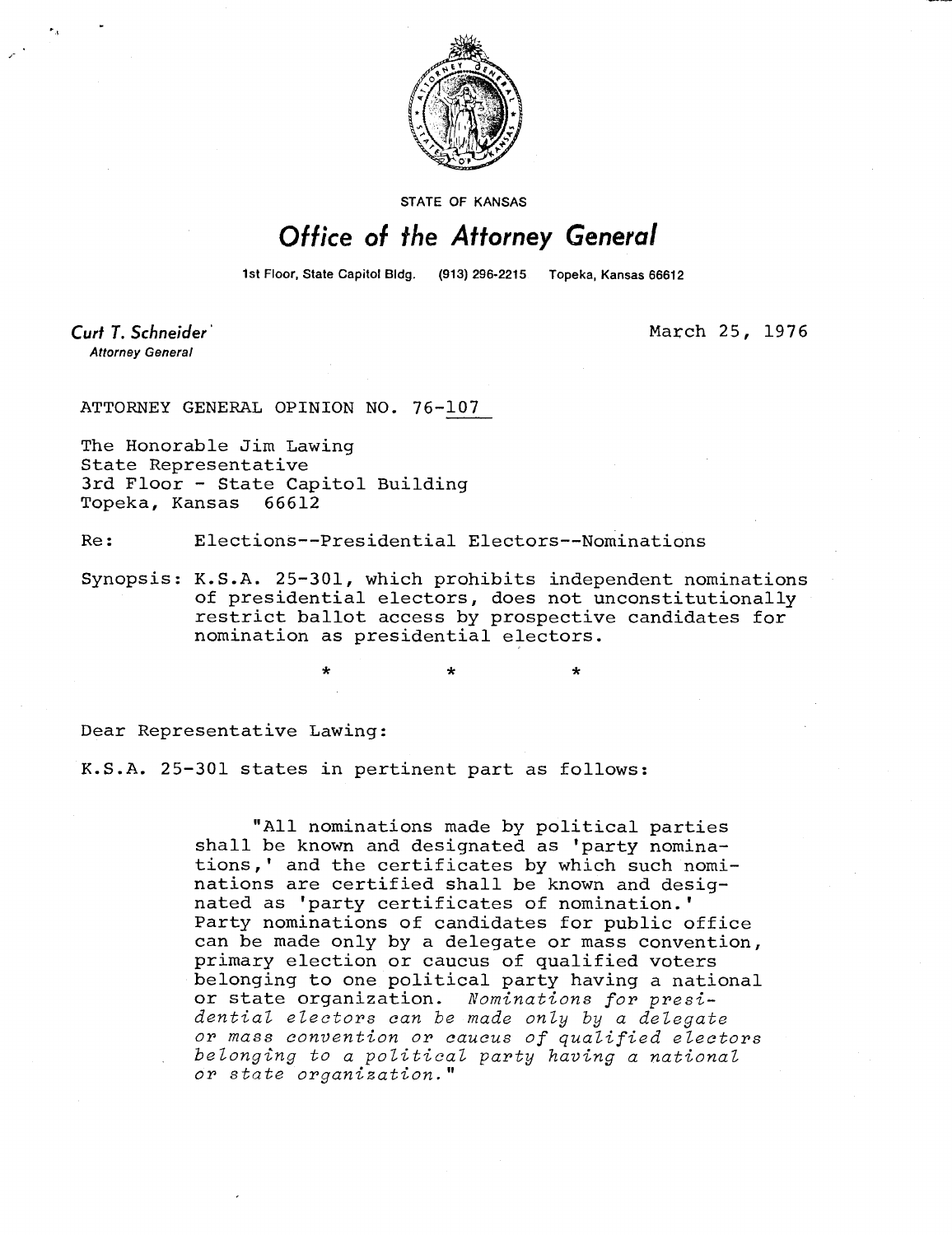The Honorable Jim Lawing Page Two March 25, 1976

Presidential electors may not be nominated by the independent nomination procedure prescribed by K.S.A. 25-303.

You inquire whether this restriction is constitutional. In Storer v. Brown, 415 U.S. 724, 39 L. Ed. 2d 714, 94 S. Ct. 1274 (1974), the Court considered claims of one Hall and one Tyner, who claimed they had wrongfully been denied ballot position as independent candidates for President and Vice President. Court stated thus:

> "We start with the proposition that the requirements for an independent's attaining a place on the general election ballot can be unconstitutionally severe."

In Jenness v. Fortson, 403 U.S. 431, 29 L. Ed. 2d 554, 91 S. Ct. 1970 (1971), the Court upheld a requirement that independent candidates must demonstrate substantial support in the community by securing supporting signatures amounting to five percent of the total registered voters in the last election for filling the office sought by the candidate. The Court in that case described the supporting state interest thus:

> "There is surely an important state interest in requiring some preliminary showing of a significant modicum of support before printing the name of a political organization's candidate on the ballot -- the interest, if no other, in avoiding confusion, deception, and even frustration of the democratic process at the general election."

In Storer the Court acknowledged that a petition requirement of signatures equal in number to five percent of the total number of votes cast in California at the last general election did "not appear to be excessive."

K.S.A. 25-302a prescribes the petition requirement for the organization of a new political party, at "at least three percent (3%) of the total vote cast for all candidates for the office of governor in the state in the last preceding general election." This requirement is not on its face excessive. By proceeding to demonstrate the constitutionally permissible modicum of support through a political party organized pursuant to this statute, a candidate may be entitled to ballot position, and candidates for presidential electors may thus